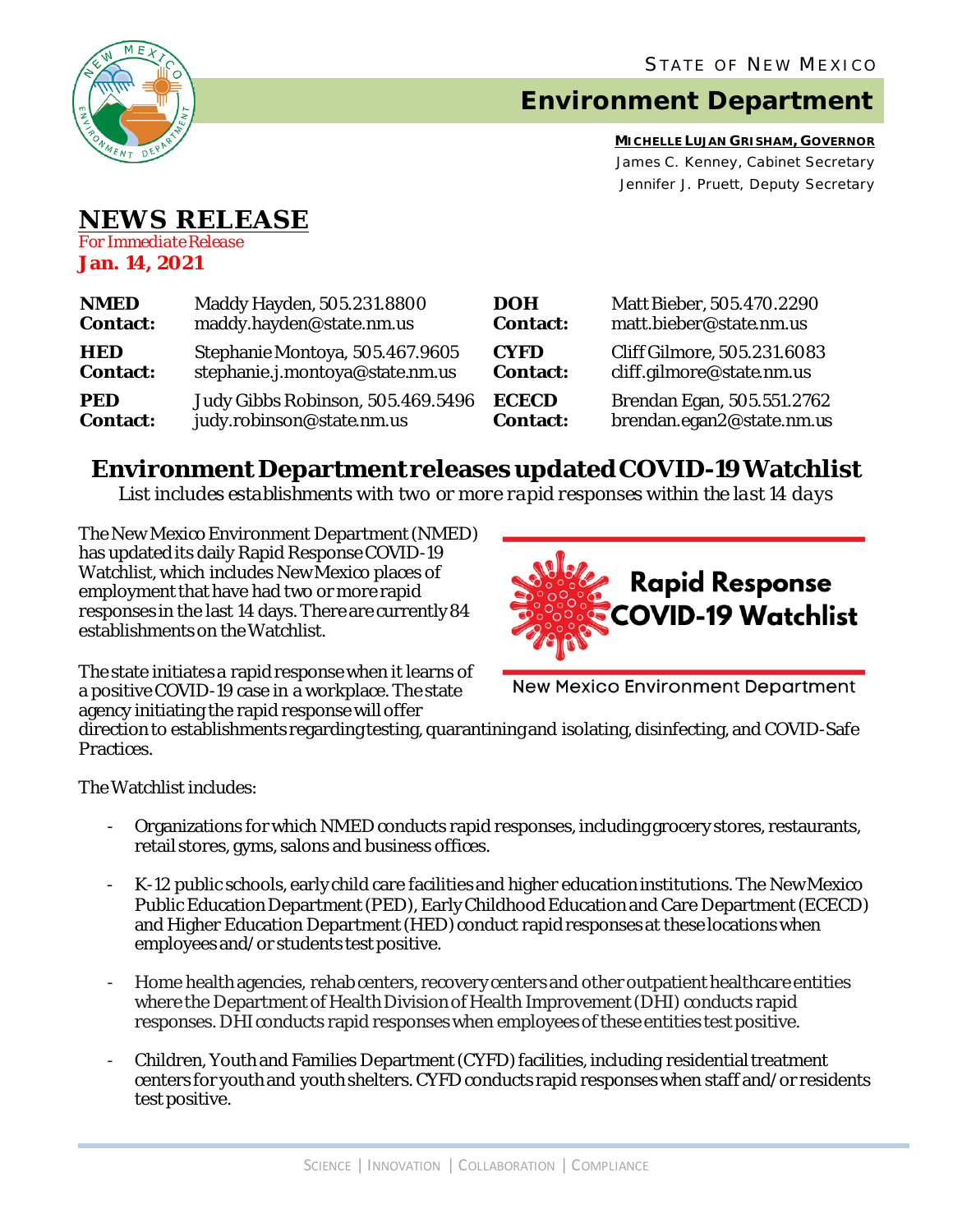The Rapid Response COVID-19 Watchlist allows the public to make more informed decisions when patronizing establishments and also assists NMED's Occupational Health and Safety Bureauand other state and local regulatory agencies in evaluating whether organizations are complying with state public health orders and COVID-Safe Practices. State regulatory agencies may initiate compliance investigations and/or exercise enforcement when establishments fail to adhere to required practices.

The current public health order mandates certain establishments close for two weeks if they have four or more rapid responses within the last 14 days. The closure requirement applies to food and drink establishments, retail spaces, places of lodging, close-contact businesses as defined in the Nov. 13, 2020 public health order, and essential businesses (other than healthcare operations, utility and media services).

When there are four or more rapid responses at a location within 14 calendar days, the New Mexico Environment Department will refer the establishment to the Department of Health, which will evaluate and make the decision on establishment closure. An establishment may be permitted to continue operating if the Department of Health, after consultation with the New Mexico Environment Department, determines that the business is a sole provider of goods or services within a community, or if they have committed to regular surveillance testing of their workforce.

The current Rapid Response COVID-19 Watchlist and closure list, which includes all establishments that have been required to close, are poste[d here.](https://www.env.nm.gov/rapid-response-data/)



**New Mexico Environment Department** 

### **Thursday, January 14**

| <b>AGENCY</b>   |                              | <b>ADDRESS</b>        | <b>CITY</b>        | <b>COUNTY</b>     | <b>NUMBER OF</b><br><b>RAPID</b> |
|-----------------|------------------------------|-----------------------|--------------------|-------------------|----------------------------------|
| <b>ASSIGNED</b> | <b>NAME</b>                  |                       |                    |                   | <b>RESPONSES*</b>                |
|                 | ALAMOGORDOHOSPICE-           | 1859 INDIAN           |                    |                   |                                  |
| <b>DHI</b>      | <b>INDIAN WELLS</b>          | <b>WELLS ROAD</b>     | <b>ALAMOGORDO</b>  | <b>OTERO</b>      | 2                                |
|                 |                              | <b>6625 BLUEWATER</b> |                    |                   |                                  |
| <b>NMED</b>     | <b>ABB INC</b>               | <b>RD NW</b>          | <b>ALBUQUERQUE</b> | <b>BERNALILLO</b> | $\boldsymbol{2}$                 |
|                 |                              | 6137 EDITH BLVD       |                    |                   |                                  |
| <b>NMED</b>     | <b>ACT ENVIRO</b>            | NE                    | <b>ALBUQUERQUE</b> | <b>BERNALILLO</b> | $\mathbf{2}$                     |
|                 |                              | 4950                  |                    |                   |                                  |
|                 |                              | <b>MONTGOMERY</b>     |                    |                   |                                  |
| <b>NMED</b>     | <b>ALBERTSONS MARKET</b>     | <b>BLVD NE</b>        | <b>ALBUQUERQUE</b> | <b>BERNALILLO</b> | $\boldsymbol{2}$                 |
|                 |                              | 6200 COORS BLVD       |                    |                   |                                  |
| <b>NMED</b>     | <b>ALBERTSONS MARKET</b>     | NW#1                  | <b>ALBUQUERQUE</b> | <b>BERNALILLO</b> | $\mathbf{2}$                     |
|                 | <b>BERNALILLOCOUNTY</b>      |                       |                    |                   |                                  |
| <b>NMED</b>     | <b>ANIMAL CARE</b>           | 3001 2ND ST SW        | <b>ALBUQUERQUE</b> | <b>BERNALILLO</b> | 2                                |
|                 |                              | 3741 ELLISON RD       |                    |                   |                                  |
| <b>NMED</b>     | <b>BEST BUY</b>              | NW#D                  | <b>ALBUQUERQUE</b> | <b>BERNALILLO</b> | 2                                |
|                 |                              | 7801 TIBURON ST       |                    |                   |                                  |
| <b>NMED</b>     | <b>BUILDERS FIRST SOURCE</b> | NE                    | <b>ALBUQUERQUE</b> | <b>BERNALILLO</b> | 3                                |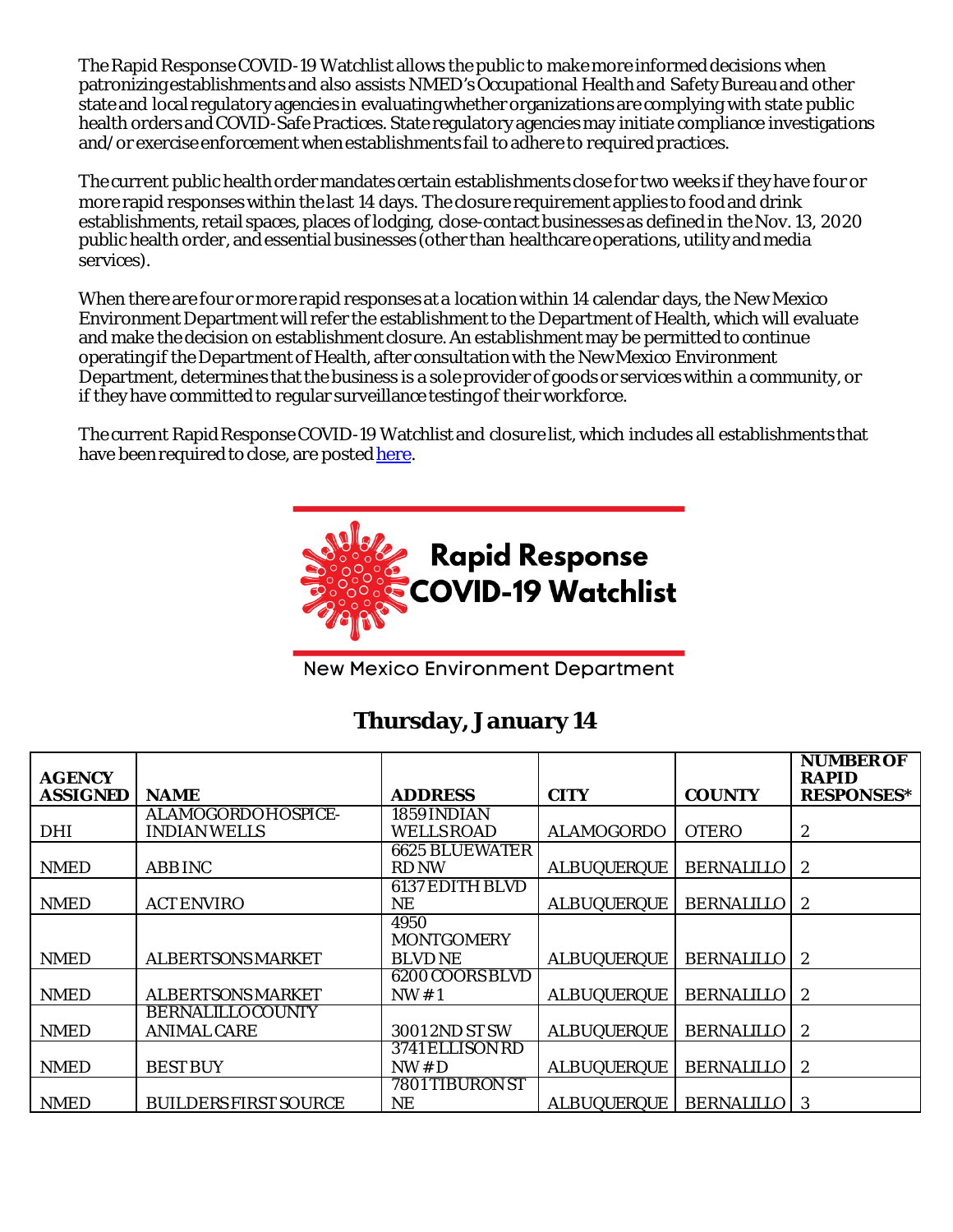|                             |                                           | 1420N                               |                    |                                    |                         |
|-----------------------------|-------------------------------------------|-------------------------------------|--------------------|------------------------------------|-------------------------|
|                             |                                           | <b>RENAISSANCE</b>                  |                    |                                    |                         |
| <b>NMED</b>                 | <b>COSTCO WHOLESALE</b>                   | <b>BLVDNE</b><br>9955 COORS         | <b>ALBUQUERQUE</b> | <b>BERNALILLO</b>                  | $\boldsymbol{2}$        |
| <b>NMED</b>                 | <b>COSTCO WHOLESALE</b>                   | <b>BYPASS NW</b>                    | <b>ALBUQUERQUE</b> | <b>BERNALILLO</b>                  | $\boldsymbol{2}$        |
|                             |                                           | 808 NIKANDARD                       |                    |                                    |                         |
| <b>NMED</b>                 | <b>EMPIRE ROOFING</b>                     | <b>NE</b>                           | <b>ALBUQUERQUE</b> | <b>BERNALILLO</b>                  | $\boldsymbol{2}$        |
|                             |                                           | 221 AIRPORT DR                      |                    |                                    |                         |
| <b>NMED</b>                 | <b>LABATT FOOD SVC</b>                    | <b>NW</b><br>2801 JUAN TABO         | <b>ALBUQUERQUE</b> | <b>BERNALILLO</b>                  | $\sqrt{5}$              |
| <b>NMED</b>                 | NUSENDA CREDIT UNION                      | BLVDNE#C-2                          | <b>ALBUQUERQUE</b> | <b>BERNALILLO</b>                  | $\boldsymbol{2}$        |
|                             |                                           | 1601 ARENALRD                       |                    |                                    |                         |
| <b>NMED</b>                 | <b>SMITH'S FOOD &amp; DRUG CTR</b>        | <b>SW</b>                           | <b>ALBUQUERQUE</b> | <b>BERNALILLO</b>                  | $\boldsymbol{2}$        |
| <b>NMED</b>                 | <b>SMITH'S FOOD &amp; DRUG CTR</b>        | 320 YALE BLVD SE                    | <b>ALBUQUERQUE</b> | <b>BERNALILLO</b>                  | $\boldsymbol{2}$        |
|                             |                                           | 4800 MCMAHON                        |                    |                                    |                         |
| <b>NMED</b>                 | <b>SMITH'S FOOD &amp; DRUG CTR</b>        | <b>BLVD NW</b><br>8100 WYOMING      | <b>ALBUQUERQUE</b> | <b>BERNALILLO</b>                  | $\boldsymbol{2}$        |
| <b>NMED</b>                 | <b>SMITH'S FOOD &amp; DRUG CTR</b>        | <b>BLVDNE#A</b>                     | <b>ALBUQUERQUE</b> | <b>BERNALILLO</b>                  | $\boldsymbol{2}$        |
|                             |                                           | 11120 LOMAS                         |                    |                                    |                         |
| <b>NMED</b>                 | <b>TARGET</b>                             | <b>BLVDNE</b>                       | <b>ALBUQUERQUE</b> | <b>BERNALILLO</b>                  | 3                       |
|                             |                                           | 8510                                |                    |                                    |                         |
| <b>NMED</b>                 | <b>TARGET</b>                             | <b>MONTGOMERY</b><br><b>BLVDNE</b>  | <b>ALBUQUERQUE</b> | <b>BERNALILLO</b>                  | 3                       |
|                             |                                           | <b>6100 PARADISE</b>                |                    |                                    |                         |
| <b>NMPED</b>                | <b>JAMES MONROE MIDDLE</b>                | <b>BLVD NW</b>                      | <b>ALBUQUERQUE</b> | <b>BERNALILLO</b>                  | $\boldsymbol{2}$        |
|                             | <b>ADDUS HEALTHCARE-</b>                  | <b>2129 OSUNA RD</b>                |                    |                                    |                         |
| <b>DHI</b>                  | <b>OSUNA</b>                              | NE SUITE 101B                       | <b>ALBUQUERQUE</b> | <b>BERNALILLO</b>                  | $\mathbf{5}$            |
|                             | FIRST CHOICE COMMUNITY                    | 2001 CENTRO<br>FAMILIAR BLVD.       |                    |                                    |                         |
| <b>DHI</b>                  | <b>HEALTH</b>                             | <b>SW</b>                           | <b>ALBUQUERQUE</b> | <b>BERNALILLO</b>                  | 7                       |
|                             |                                           | 5608 ZUNI ROAD                      |                    |                                    |                         |
| <b>DHI</b>                  | <b>FIRST NATIONS-ZUNI</b>                 | <b>SE</b>                           | <b>ALBUQUERQUE</b> | <b>BERNALILLO</b>                  | $\boldsymbol{2}$        |
|                             |                                           | 8308<br><b>CONSTITUTION</b>         |                    |                                    |                         |
| <b>DHI</b>                  | <b>JOURNEYPEDIATRICS</b>                  | <b>PLACE NE</b>                     | <b>ALBUQUERQUE</b> | <b>BERNALILLO</b>                  | $\boldsymbol{2}$        |
| <b>DHI</b>                  | LOVELACE HEALTH SYSTEMS                   | <b>25 THE WAY</b>                   | <b>ALBUQUERQUE</b> | <b>BERNALILLO</b>                  | 3                       |
|                             | <b>NEW MEXICO</b>                         | <b>4901 LANG</b>                    |                    |                                    |                         |
| <b>DHI</b>                  | ONCOLOGY/HEMATOLOGY                       | <b>AVENUE</b>                       | <b>ALBUQUERQUE</b> | <b>BERNALILLO</b>                  | $\boldsymbol{2}$        |
|                             |                                           | <b>3520 PAN</b>                     |                    |                                    |                         |
| <b>DHI</b>                  | <b>RIGHT AT HOME</b>                      | <b>AMERICAN</b><br><b>FREEWAYNE</b> | <b>ALBUQUERQUE</b> | <b>BERNALILLO</b>                  | 4                       |
|                             |                                           | 10751 FINLAND DR                    |                    |                                    |                         |
| <b>ECECD</b>                | <b>KIDZ ACADEMY</b>                       | <b>NW</b>                           | <b>ALBUQUERQUE</b> | <b>BERNALILLO</b>                  | $\boldsymbol{2}$        |
|                             |                                           | 2433 CHELLWOOD                      |                    |                                    |                         |
| <b>ECECD</b>                | SANDIA LEARNING CENTER                    | <b>PARK BLVD</b><br>9555 OSUNA RD   | <b>ALBUQUERQUE</b> | <b>BERNALILLO</b>                  | $\boldsymbol{2}$        |
| <b>ECECD</b>                | PRECIOUS MOMENTS OSUNA                    | <b>NE</b>                           | <b>ALBUQUERQUE</b> | <b>BERNALILLO</b>                  | $\boldsymbol{2}$        |
| <b>NMED</b>                 | <b>CITIZENS BANK</b>                      | 215 S MAIN AVE                      | <b>AZTEC</b>       | <b>SAN JUAN</b>                    | $\overline{2}$          |
| <b>NMED</b>                 | <b>SAFEWAY</b>                            | 415 N MAIN AVE                      | <b>AZTEC</b>       | <b>SAN JUAN</b>                    | 3                       |
|                             |                                           | 1118 W. Aztec Blvd                  | <b>AZTEC</b>       |                                    | $\boldsymbol{2}$        |
| <b>NMPED</b><br><b>NMED</b> | <b>MAINTENANCE</b><br><b>BNSF RAILWAY</b> | 106 NORTH 1ST ST                    | <b>BELEN</b>       | <b>SAN JUAN</b><br><b>VALENCIA</b> | $\overline{\mathbf{4}}$ |
|                             |                                           | 210 RED CLOUD                       |                    |                                    |                         |
| <b>NMED</b>                 | <b>INTREPID</b>                           | RD                                  | <b>CARLSBAD</b>    | <b>EDDY</b>                        | $\sqrt{5}$              |
| <b>NMED</b>                 | <b>BNSF RAILWAY CO</b>                    | 121 S MAIN ST                       | <b>CLOVIS</b>      | <b>CURRY</b>                       | $\overline{2}$          |
|                             | <b>COMMUNITY HOME CARE-W</b>              | 1944 W 21ST                         |                    |                                    |                         |
| <b>DHI</b>                  | 21ST ST                                   | <b>STREET</b>                       | <b>CLOVIS</b>      | <b>CURRY</b>                       | $\boldsymbol{2}$        |
|                             | <b>KINDRED AT HOME-N</b>                  | 2708 N PRINCE                       |                    |                                    |                         |
| <b>DHI</b>                  | <b>PRINCE</b>                             | <b>STREET</b>                       | <b>CLOVIS</b>      | <b>CURRY</b>                       | $\boldsymbol{2}$        |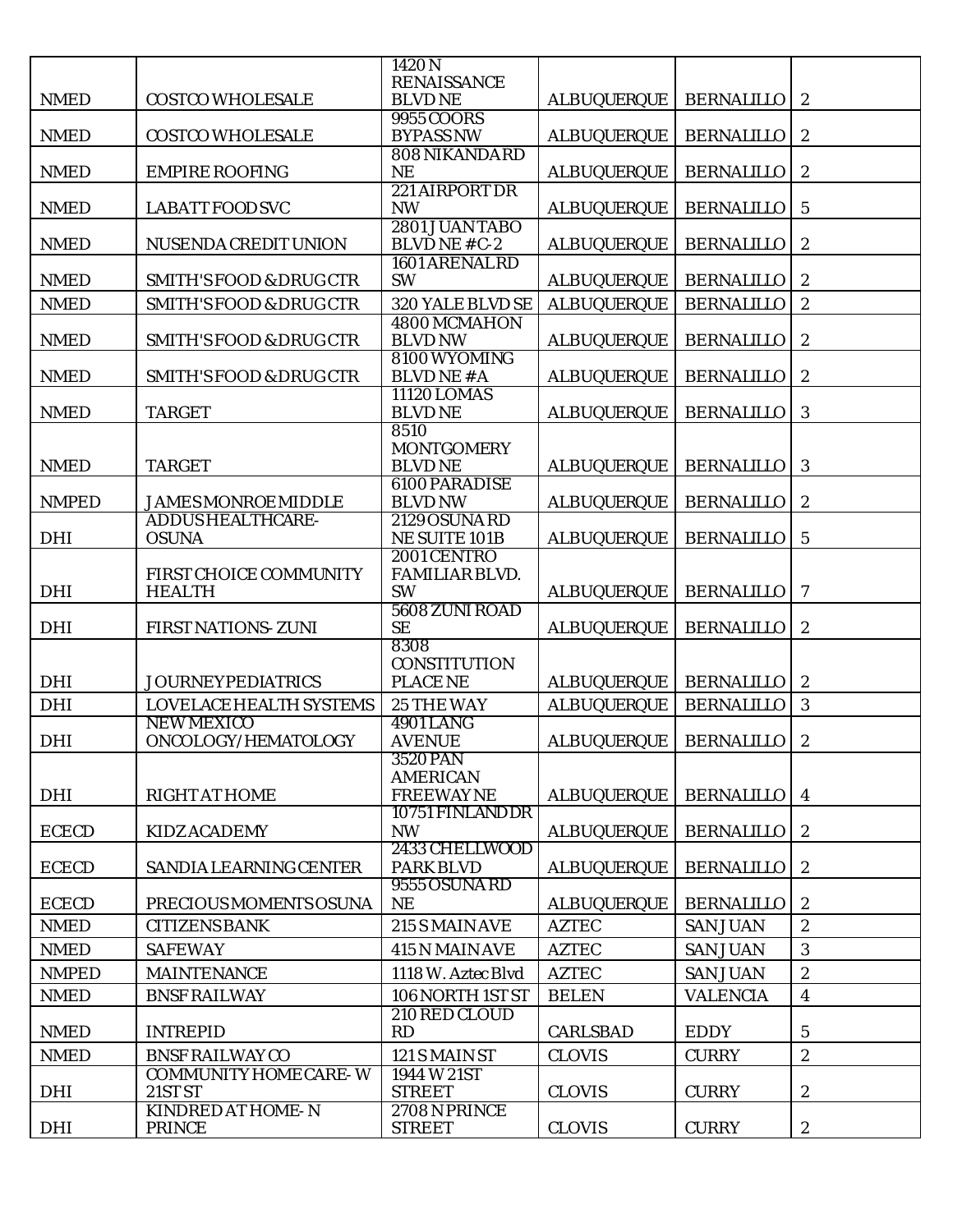|              | <b>MENTAL HEALTH</b>                                               | 1100 WEST 21ST                       |                    |                   |                         |
|--------------|--------------------------------------------------------------------|--------------------------------------|--------------------|-------------------|-------------------------|
| <b>DHI</b>   | <b>RESOURCES</b>                                                   | <b>STREET</b>                        | <b>CLOVIS</b>      | <b>CURRY</b>      | $\bf 5$                 |
| <b>DHI</b>   | <b>SOUTHWESTERNPRIVATE</b><br><b>SERVICES-HWY 550</b>              | 6382US<br>HIGHWAY 550                | <b>CUBA</b>        | <b>SANDOVAL</b>   | $\mathbf{3}$            |
| <b>DHI</b>   | <b>EL CENTRO FAMILY CLINIC-</b><br><b>INDUSTRIAL PARK</b>          | 2010 INDUSTRIAL<br><b>PARK</b>       | <b>ESPANOLA</b>    | <b>RIO ARRIBA</b> | $\boldsymbol{2}$        |
| <b>DHI</b>   | EL MIRADO INC                                                      | 600 EAST<br><b>FAIRVIEWLANE</b>      | <b>ESPANOLA</b>    | <b>RIO ARRIBA</b> | $\boldsymbol{3}$        |
| <b>NMED</b>  | <b>ALBERTSONS</b>                                                  | 4909 E MAIN ST                       | <b>FARMINGTON</b>  | <b>SAN JUAN</b>   | $\overline{\mathbf{4}}$ |
| <b>NMED</b>  | <b>ALSCO INC</b>                                                   | 511 E CEDAR ST                       | <b>FARMINGTON</b>  | <b>SAN JUAN</b>   | 3                       |
| <b>NMED</b>  | <b>HOBBYLOBBY</b>                                                  | 3040 E 20TH ST                       | <b>FARMINGTON</b>  | <b>SAN JUAN</b>   | $\boldsymbol{2}$        |
| <b>NMED</b>  | <b>SAFEWAY</b>                                                     | 3540 E MAIN ST                       | <b>FARMINGTON</b>  | <b>SAN JUAN</b>   | 3                       |
| <b>NMED</b>  | <b>SAFEWAY</b>                                                     | 730 W MAIN ST                        | <b>FARMINGTON</b>  | <b>SAN JUAN</b>   | $\overline{2}$          |
|              | <b>FARMINGTONCOMMUNITY</b>                                         | <b>1001 WEST</b>                     |                    |                   |                         |
| <b>DHI</b>   | <b>HEALTH-WBROADWAY</b>                                            | <b>BROADWAY</b>                      | <b>FARMINGTON</b>  | <b>SAN JUAN</b>   | $\sqrt{2}$              |
|              |                                                                    | 2012 SAN JUAN                        |                    |                   |                         |
| <b>DHI</b>   | ROOTS HOME HEALTH CARE                                             | <b>BLVD</b>                          | <b>FARMINGTON</b>  | <b>SAN JUAN</b>   | $\boldsymbol{2}$        |
| <b>NMED</b>  | <b>SAFEWAY</b>                                                     | 980 US HIGHWAY<br>491                | <b>GALLUP</b>      | <b>MC KINLEY</b>  | $\boldsymbol{2}$        |
| <b>NMED</b>  | <b>SMITH'S FOOD &amp; DRUG CTR</b>                                 | <b>700 E ROOSEVELT</b><br>AVE #1     | <b>GRANTS</b>      | <b>CIBOLA</b>     | 3                       |
| <b>NMED</b>  | <b>HOBBS POLICE DEPT</b>                                           | 300 N TURNER ST                      | <b>HOBBS</b>       | <b>LEA</b>        | $\overline{c}$          |
| <b>NMPED</b> | <b>COLLEGE LANE ELEMENTARY</b>                                     | 2000 COLLEGE LN                      | <b>HOBBS</b>       | <b>LEA</b>        | $\boldsymbol{2}$        |
| <b>CYFD</b>  | <b>GUIDANCE CENTEROF LEA</b><br><b>COUNTY</b>                      | 3821 W. COLLEGE<br><b>LANE</b>       | <b>HOBBS</b>       | <b>LEA</b>        | 3                       |
|              |                                                                    | 726 E. MICHIGAN                      |                    |                   |                         |
| <b>DHI</b>   | <b>INTERIM HEALTH CARE</b>                                         | DRIVE SUITE 130                      | HOBBS`             | <b>LEA</b>        | $\boldsymbol{2}$        |
| <b>NMED</b>  | <b>ALBERTSONS</b>                                                  | 2501 N MAIN ST                       | <b>LAS CRUCES</b>  | <b>DONA ANA</b>   | $\boldsymbol{2}$        |
| <b>NMPED</b> | <b>LAS CRUCES PUBLIC</b><br><b>SCHOOLS</b>                         | 1400 HERNANDEZ<br><b>ST</b>          | <b>LAS CRUCES</b>  | <b>DONA ANA</b>   | $\boldsymbol{2}$        |
| <b>DHI</b>   | LA CLINICA DE FAMILIA-S<br><b>ALAMEDA</b>                          | 575 S ALAMEDA<br><b>BLVD</b>         | <b>LAS CRUCES</b>  | <b>DONA ANA</b>   | $\boldsymbol{2}$        |
|              | <b>MOUNTAINVIEW MEDICAL</b>                                        | 1455 S VALLEY                        |                    |                   |                         |
| <b>DHI</b>   | <b>GROUP-SVALLEY</b>                                               | <b>DRIVE SUITE A</b>                 | <b>LAS CRUCES</b>  | <b>LAS CRUCES</b> | $\boldsymbol{2}$        |
| <b>ECECD</b> | THE CHILDREN'S GARDEN<br><b>CHILD DEVELOPMENT</b><br><b>CENTER</b> | <b>650 S VALLEY</b><br>DRIVE BLDG B  | <b>LAS CRUCES</b>  | <b>DONA ANA</b>   | $\mathbf{2}$            |
|              | <b>EL CENTRO FAMILY CLINIC-</b>                                    |                                      |                    | <b>SAN MIGUEL</b> |                         |
| <b>DHI</b>   | <b>8TH STREET</b><br>NEW MEXICO BEHAVIORAL                         | 1235 8TH STREET<br>3695 HOT          | <b>LASVEGAS</b>    |                   | 3                       |
| DHI          | <b>HEALTH</b>                                                      | SPRINGS BLVD.                        | <b>LASVEGAS</b>    | <b>SAN MIGUEL</b> | $\boldsymbol{2}$        |
| <b>NMED</b>  | <b>LOS ALAMOS CNTY ANIMAL</b><br><b>SHELTER</b>                    | 226 EASTRD                           | <b>LOSALAMOS</b>   | <b>LOSALAMOS</b>  | $\boldsymbol{2}$        |
| <b>NMED</b>  | <b>SMITH'S FOOD &amp; DRUG CTR</b>                                 | 751 TRINITY DR                       | <b>LOSALAMOS</b>   | <b>LOSALAMOS</b>  | $\boldsymbol{2}$        |
| <b>NMED</b>  | <b>ALBERTSONS MARKET</b>                                           | 2351 MAIN ST SE                      | <b>LOSLUNAS</b>    | <b>VALENCIA</b>   | $\boldsymbol{2}$        |
| <b>NMED</b>  | <b>SMITH'S FOOD &amp; DRUG CTR</b>                                 | 2580 MAIN ST NE                      | <b>LOSLUNAS</b>    | <b>VALENCIA</b>   | $\sqrt{2}$              |
| <b>CYFD</b>  | <b>SANDHILL</b>                                                    | 82 ROMERO ROAD                       | <b>LOSLUNAS</b>    | <b>VALENCIA</b>   | $\overline{\mathbf{4}}$ |
|              | <b>DARA LUZ BIRTH AND</b>                                          | 7708 4TH STREET                      |                    |                   |                         |
| <b>DHI</b>   | <b>HEALTHCENTER</b>                                                | <b>NW</b>                            | <b>LOS RANCHOS</b> | <b>BERNALILLO</b> | $\boldsymbol{2}$        |
| DHI          | LIN-MAR                                                            | 315 N 1ST STREET<br><b>SUITE A</b>   | <b>LOVINGTON</b>   | <b>LEA</b>        | $\boldsymbol{2}$        |
|              |                                                                    | <b>629 OLD</b>                       |                    |                   |                         |
| <b>NMED</b>  | <b>BLAKE'S LOTABURGER</b>                                          | HIGHWAY 66                           | <b>MILAN</b>       | <b>CIBOLA</b>     | $\boldsymbol{2}$        |
| <b>NMPED</b> | <b>UWC-USA</b><br><b>ALBERTSONS MARKET</b>                         | HIGHWAY 65<br><b>4300 RIDGECREST</b> | <b>MONTEZUMA</b>   | <b>SAN MIGUEL</b> | $\mathbf{2}$            |
| <b>NMED</b>  | <b>BAKERY</b>                                                      | <b>DRSE</b>                          | <b>RIO RANCHO</b>  | <b>SANDOVAL</b>   | $\boldsymbol{2}$        |
|              |                                                                    |                                      |                    |                   |                         |